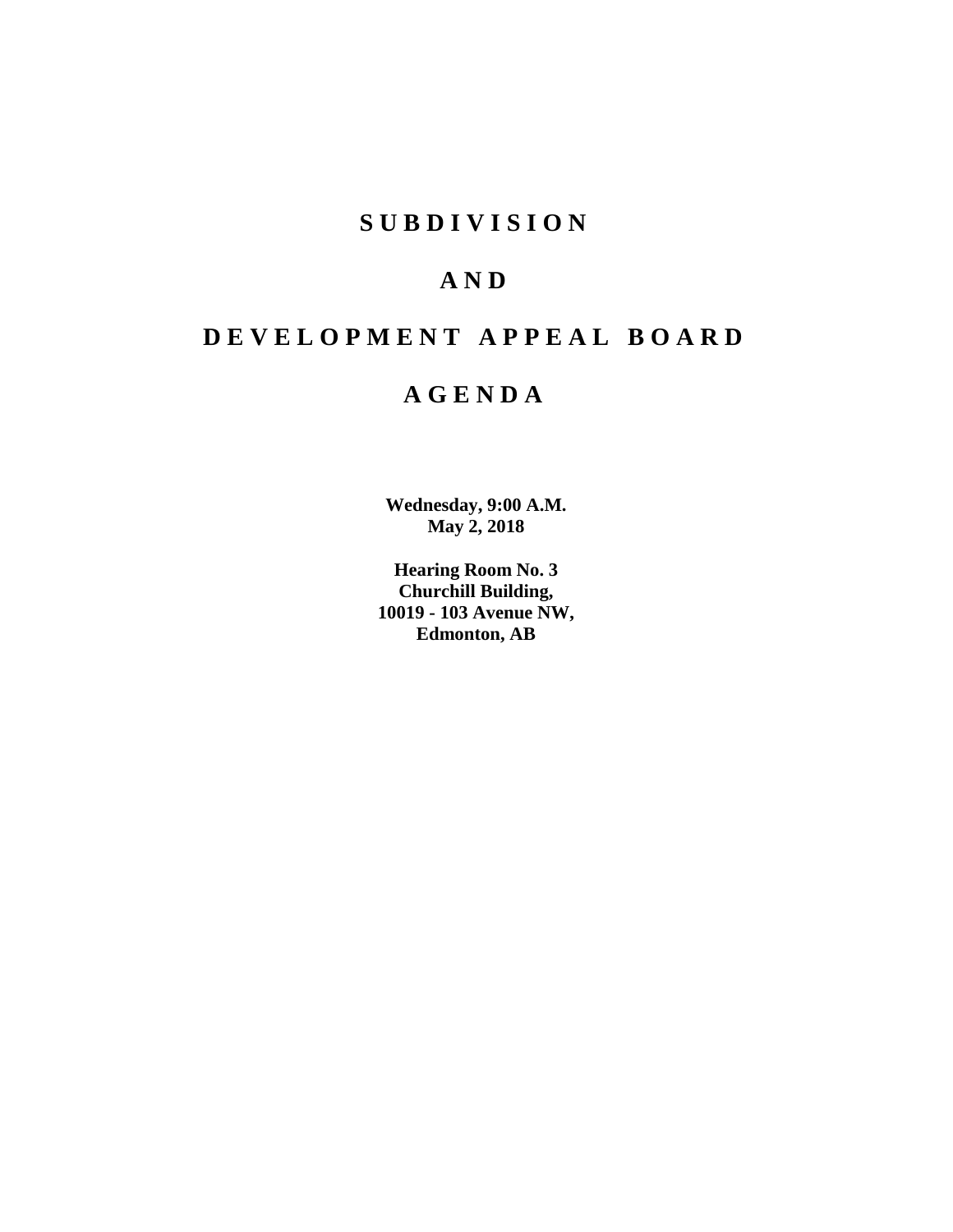# **SUBDIVISION AND DEVELOPMENT APPEAL BOARD HEARING ROOM NO. 3**

|              | 9:00 A.M.    | SDAB-D-18-062   | Add 1 Dwelling to an existing 17 Dwellings of<br>Apartment Housing (18 Dwellings in total),<br>existing without permits                                                 |
|--------------|--------------|-----------------|-------------------------------------------------------------------------------------------------------------------------------------------------------------------------|
|              |              |                 | 11930 - 104 Street NW<br>Project No.: 274073139-001                                                                                                                     |
|              |              |                 |                                                                                                                                                                         |
| $\mathbf{H}$ | $10:30$ A.M. | $SDAB-D-18-063$ | Operate a Professional, Financial and Office<br>Support Service Use, and to construct exterior<br>and interior alterations (McMan Youth Family<br>& Community Services) |
|              |              |                 | 10949 - 120 Street NW<br>Project No.: 272407752-001                                                                                                                     |
|              |              |                 |                                                                                                                                                                         |
|              | <b>NOTE:</b> |                 | Unless otherwise stated, all references to "Section numbers" refer to<br>the authority under the Edmonton Zoning Bylaw 12800.                                           |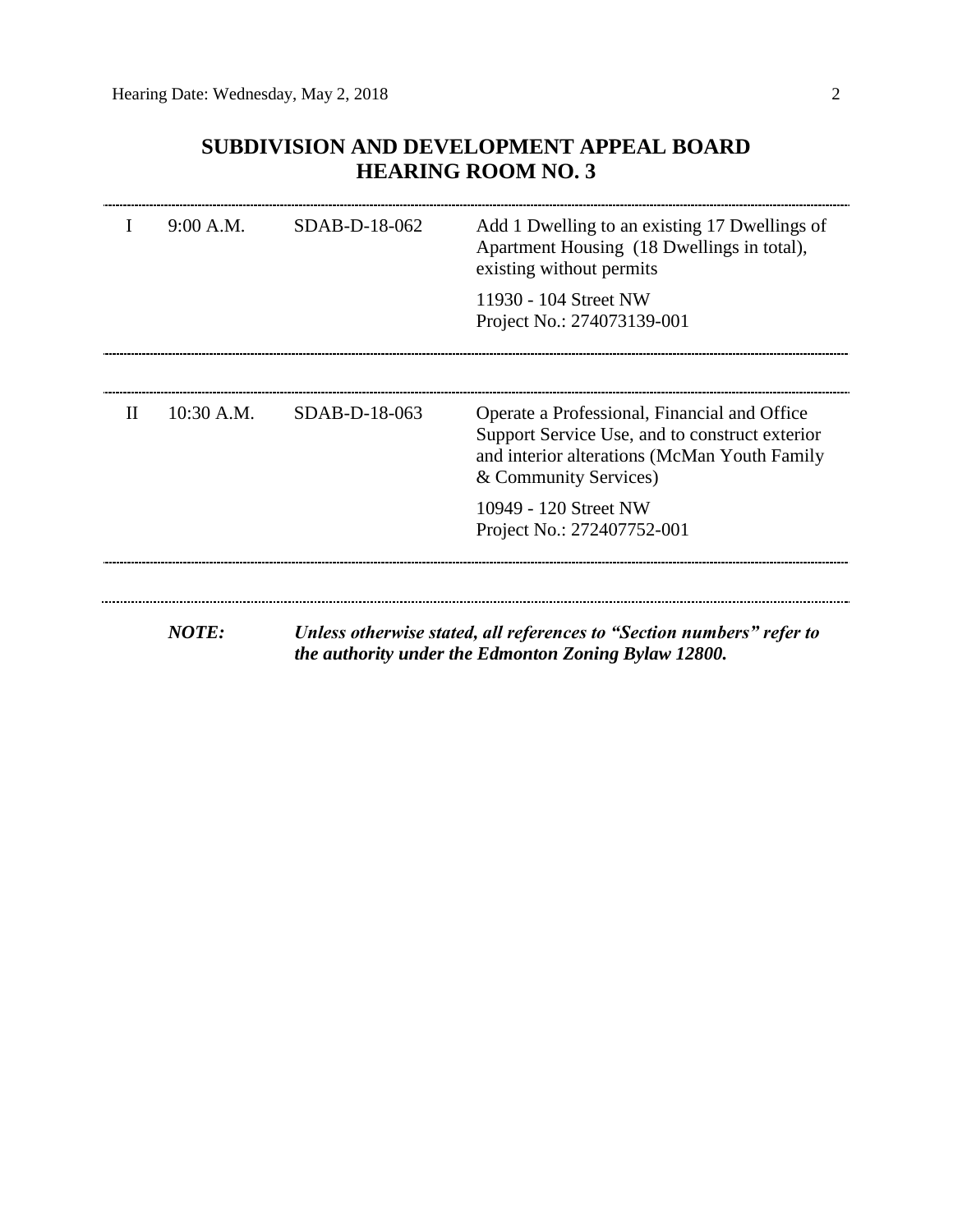| <b>ITEM I: 9:00 A.M.</b>                         |                                                        | FILE: SDAB-D-18-062                                                                                                        |  |  |  |
|--------------------------------------------------|--------------------------------------------------------|----------------------------------------------------------------------------------------------------------------------------|--|--|--|
|                                                  | AN APPEAL FROM THE DECISION OF THE DEVELOPMENT OFFICER |                                                                                                                            |  |  |  |
| <b>APPELLANT:</b>                                |                                                        |                                                                                                                            |  |  |  |
| <b>APPLICATION NO.:</b>                          |                                                        | 274073139-001                                                                                                              |  |  |  |
| <b>APPLICATION TO:</b>                           |                                                        | Add 1 Dwelling to an existing 17<br>Dwellings of Apartment Housing (18<br>Dwellings in total), existing without<br>permits |  |  |  |
| <b>DECISION OF THE</b><br>DEVELOPMENT AUTHORITY: |                                                        | Refused                                                                                                                    |  |  |  |
| <b>DECISION DATE:</b>                            |                                                        | March 29, 2018                                                                                                             |  |  |  |
| <b>DATE OF APPEAL:</b>                           |                                                        | April 6, 2018                                                                                                              |  |  |  |
| MUNICIPAL DESCRIPTION<br>OF SUBJECT PROPERTY:    |                                                        | 11930 - 104 Street NW                                                                                                      |  |  |  |
| <b>LEGAL DESCRIPTION:</b>                        |                                                        | Plan RN52 Blk 4 Lot 54, Plan RN52 Blk 4<br>Lot $55$                                                                        |  |  |  |
| ZONE:                                            |                                                        | RA7 Low Rise Apartment Zone                                                                                                |  |  |  |
| <b>OVERLAY:</b>                                  |                                                        | Medium Scale Residential Infill Overlay                                                                                    |  |  |  |
| <b>STATUTORY PLAN:</b>                           |                                                        | N/A                                                                                                                        |  |  |  |
|                                                  |                                                        |                                                                                                                            |  |  |  |

# *Grounds for Appeal*

The Appellant provided the following reasons for appealing the decision of the Development Authority:

> The building will be non-confirming to maximum density requirement bylaw. Also, the minimum number of parking, and minimum amenity area required for each suite (7.5 sq.m) will not be met.

> The legalization of the one existing unit will not adversely affect any neighboring properties as there will be no change to configuration of the building. A public consultation was carried out, and we did not receive any objection to the proposed addition.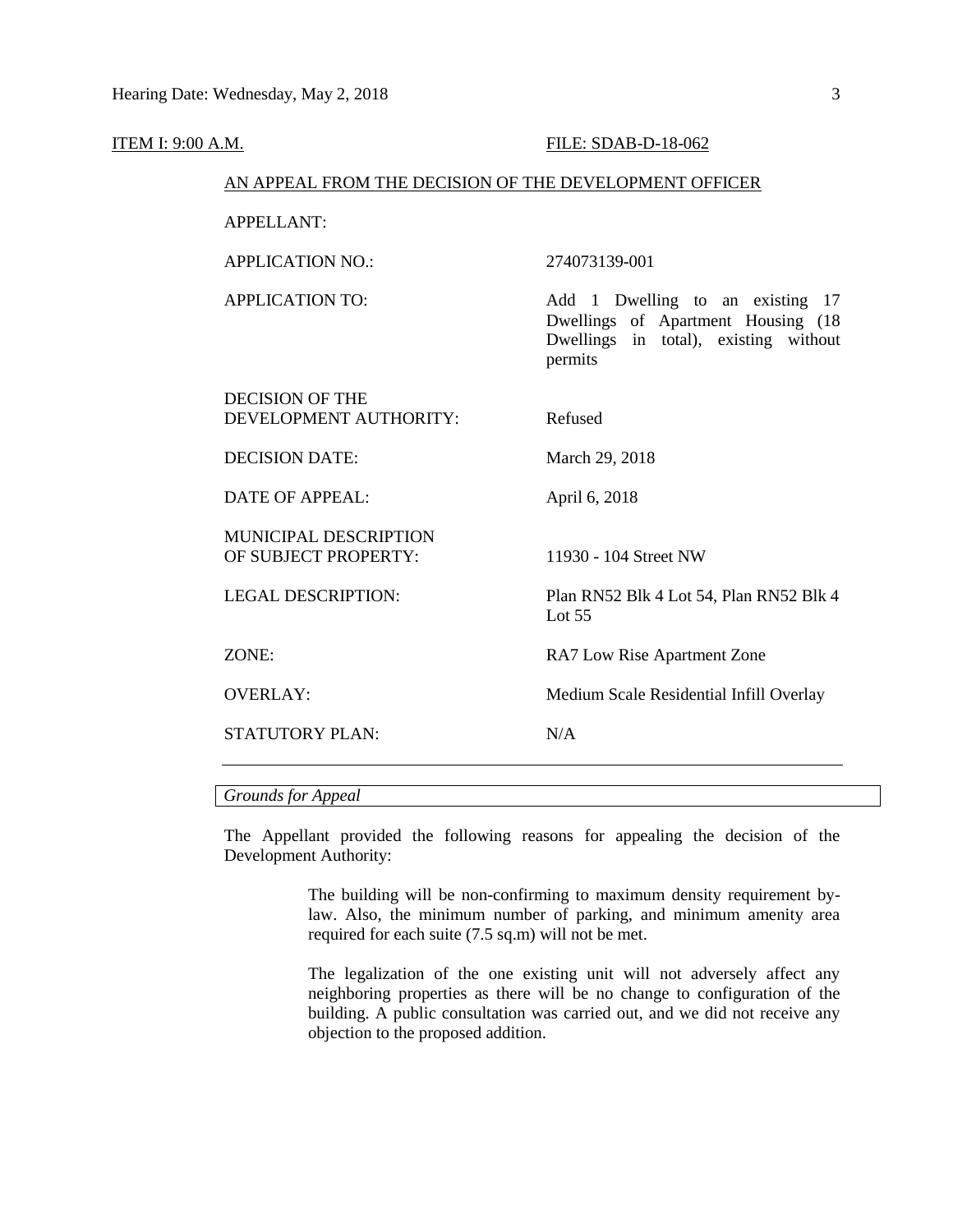Additional street parking is available for visitors to use up to two hours during day time and unlimited hours during evenings. A parking justification study was completed which shows that at least 30% of the parking spots are vacant at any time.

Since the building is within walking distance to NAIT, many tenants are student and do not own a car at this property. Parking has never been an issue at this property.

The lack of the private amenity area is typical of the similar nearby apartments built at the same time.

I believe that this additional low cost bachelor suite would be a small but positive contribution to the City of Edmonton to provide low cost housing.

# *General Matters*

# **Appeal Information:**

The *Municipal Government Act*, RSA 2000, c M-26 states the following:

# **Grounds for Appeal**

**685(1)** If a development authority

- (a) fails or refuses to issue a development permit to a person,
- (b) issues a development permit subject to conditions, or
- (c) issues an order under section 645,

the person applying for the permit or affected by the order under section 645 may appeal to the subdivision and development appeal board.

**(2)** In addition to an applicant under subsection (1), any person affected by an order, decision or development permit made or issued by a development authority may appeal to the subdivision and development appeal board.

### **Appeals**

**686(1)** A development appeal to a subdivision and development appeal board is commenced by filing a notice of the appeal, containing reasons, with the board,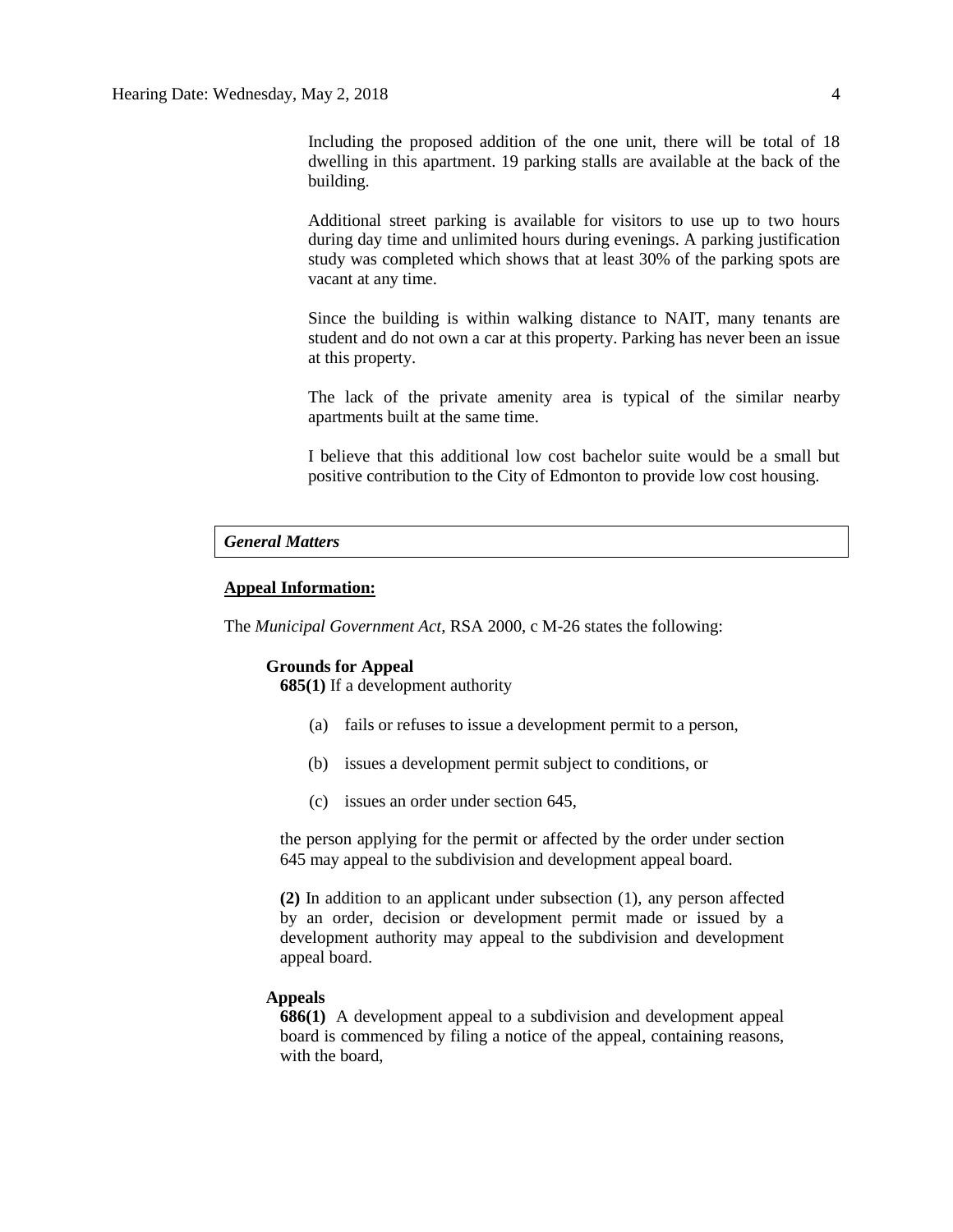- (a) in the case of an appeal made by a person referred to in section 685(1)
	- (i) with respect to an application for a development permit,
		- (A) within 21 days after the date on which the decision is made under section 642, or
		- (B) if no decision is made with respect to the application within the 40-day period, or within any extension of that period under section 684, within 21 days after the date the period or extension expires,

or

- (ii) with respect to an order under section 645, within 21 days after the date on which the order is made, or
- (b) in the case of an appeal made by a person referred to in section 685(2), within 21 days after the date on which the notice of the issuance of the permit was given in accordance with the land use bylaw.

# **Hearing and Decision**

**687(3)** In determining an appeal, the subdivision and development appeal board

- (a.1) must comply with the land use policies;
- (a.2) subject to section 638, must comply with any applicable statutory plans;
- (a.3) subject to clause (d), must comply with any land use bylaw in effect;
	- …
	- (c) may confirm, revoke or vary the order, decision or development permit or any condition attached to any of them or make or substitute an order, decision or permit of its own;
	- (d) may make an order or decision or issue or confirm the issue of a development permit even though the proposed development does not comply with the land use bylaw if, in its opinion,
		- (i) the proposed development would not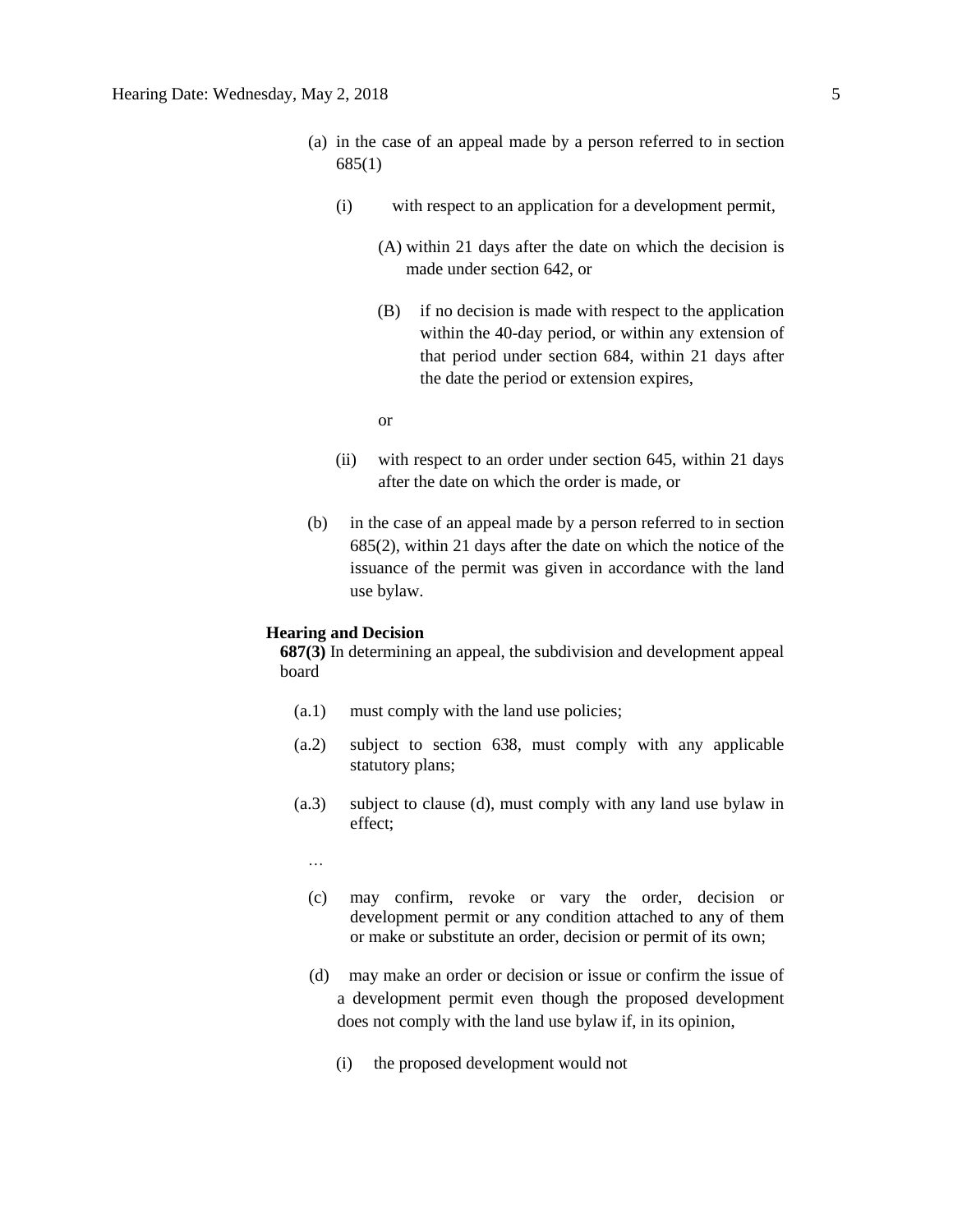- (A) unduly interfere with the amenities of the neighbourhood, or
- (B) materially interfere with or affect the use, enjoyment or value of neighbouring parcels of land,
- and
- (ii) the proposed development conforms with the use prescribed for that land or building in the land use bylaw.

# **General Provisions from the** *Edmonton Zoning Bylaw:*

Under Section 210.2(1) states **Apartment Housing** is a Permitted Use in the **(RA7) Low Rise Apartment Zone**.

Under Section 7.2(1), **Apartment Housing** means development consisting of one or more Dwellings contained within a building in which the Dwellings are arranged in any horizontal or vertical configuration, which does not conform to the definition of any other Residential Use.

### *Density*

Section 210.4(2) states the maximum Density shall be 125 Dwellings/hectares.

Section 11.3(1)(b) states in approving a Development Permit Application pursuant to Section 11.2, the Development Officer shall adhere to the following: except as otherwise provided in this Bylaw, there shall be no variance from maximum Height, Floor Area Ratio or Density regulations.

# **Development Officer's Determination**

Density- Density is 129.12 Dwellings/ha instead of the maximum 125 Dwellings/ha. (Section 210.4.2)

There shall be no variance from maximum Density regulations. (Section 11.3.1.b)

## *Parking*

Under Section 54.2, Schedule 1(A)(1), Apartment Housing requires the following minimum number of Parking Spaces:

| Dwelling Size | ınımum<br>ľМ |
|---------------|--------------|
| Studio        |              |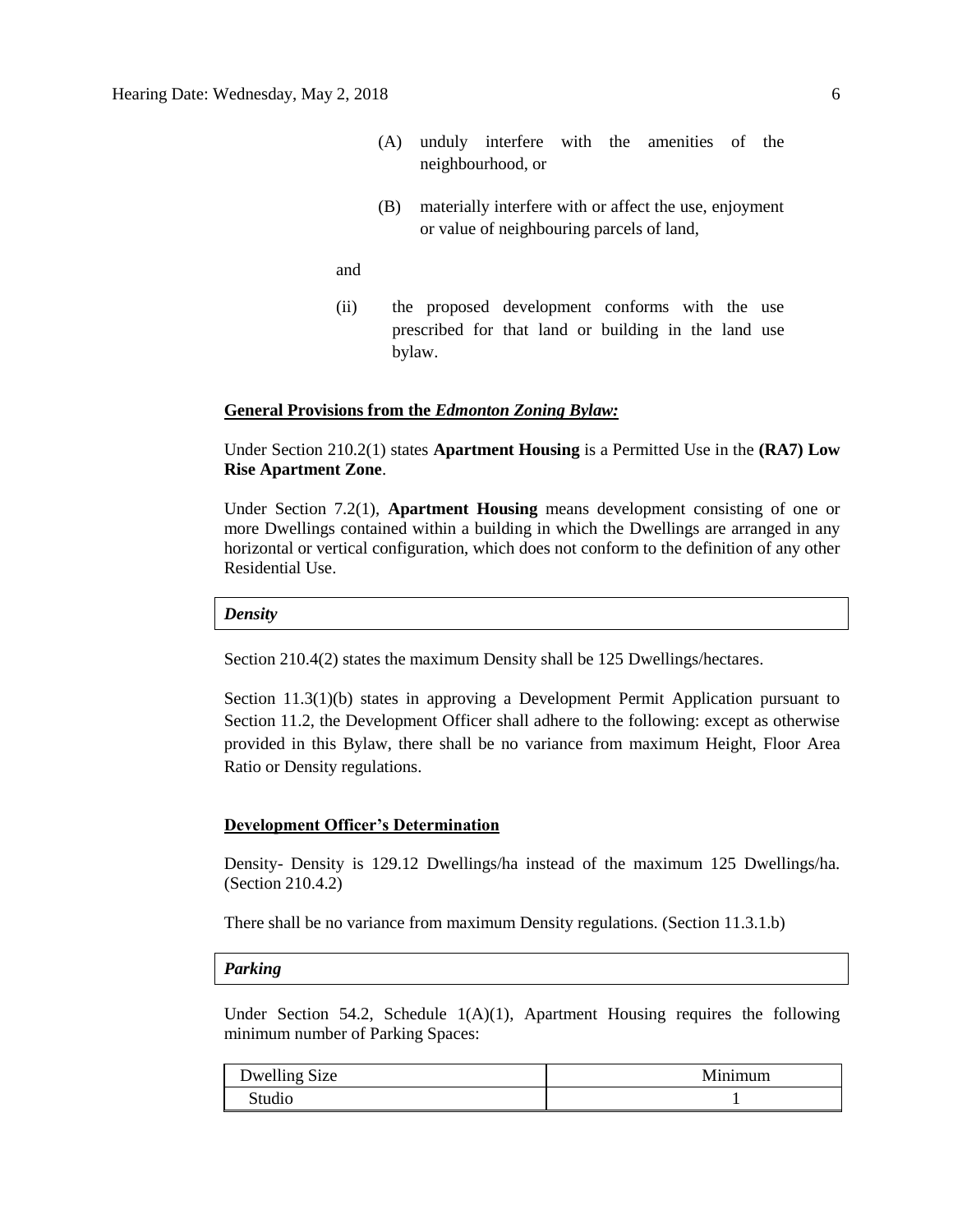| 1 Bedroom Dwelling         |  |
|----------------------------|--|
| 2 Bedroom Dwelling         |  |
| 3 or more Bedroom Dwelling |  |

Visitor parking shall be provided at a minimum rate of 0 visitor parking spaces for the first 7 Dwellings, and 1 visitor parking space per 7 Dwellings thereafter. Visitor parking spaces shall be readily available to the primary building entrance for each multi-unit residential building on Site, and be clearly identified as visitor parking, to the satisfaction of the Development Officer.

# **Development Officer's Determination**

Parking- Parking provided are 19 spaces instead of the minimum 21 spaces. (Section 54.2 Schedule (A))

# *Amenity Area*

Section 46.2.d states unless otherwise specified in this Bylaw, Amenity Area shall be provided in accordance with Table 46(2):

|                            | Table 46(2) Amenity Area Requirements                             |                                                                                            |                                                                                                                                             |  |  |
|----------------------------|-------------------------------------------------------------------|--------------------------------------------------------------------------------------------|---------------------------------------------------------------------------------------------------------------------------------------------|--|--|
|                            | Minimum<br>Amenity<br>Area<br>provided<br>on Site per<br>Dwelling | Minimum<br>percentage of<br>total required<br>Amenity Area<br>provided on Site<br>at grade | Maximum percentage of total<br>required Amenity Area provided on<br>Site in a Yard abutting a public<br>roadway other than a Lane at grade, |  |  |
| d.<br>Apartment<br>Housing | $7.5 \text{ m2}$                                                  | 0%                                                                                         | 50%                                                                                                                                         |  |  |

Section 6.1(5) states Amenity Area means:

- a. with respect to Residential Uses, space outside a Dwelling or Sleeping Unit provided for the active or passive recreation and enjoyment of the occupants of a residential development, which may be for private or communal use and owned individually or in common, subject to the regulations of this Bylaw;
- b. with respect to non-Residential Uses, space provided for the active or passive recreation and enjoyment of the public, during the hours which the development is open to the public, which shall be owned and maintained by the owners of the development, subject to the regulations of this Bylaw; and
- c. with respect to both Residential and non-Residential Uses, may include indoor or outdoor space, Platform Structures, Rooftop Terraces, and Accessory structures.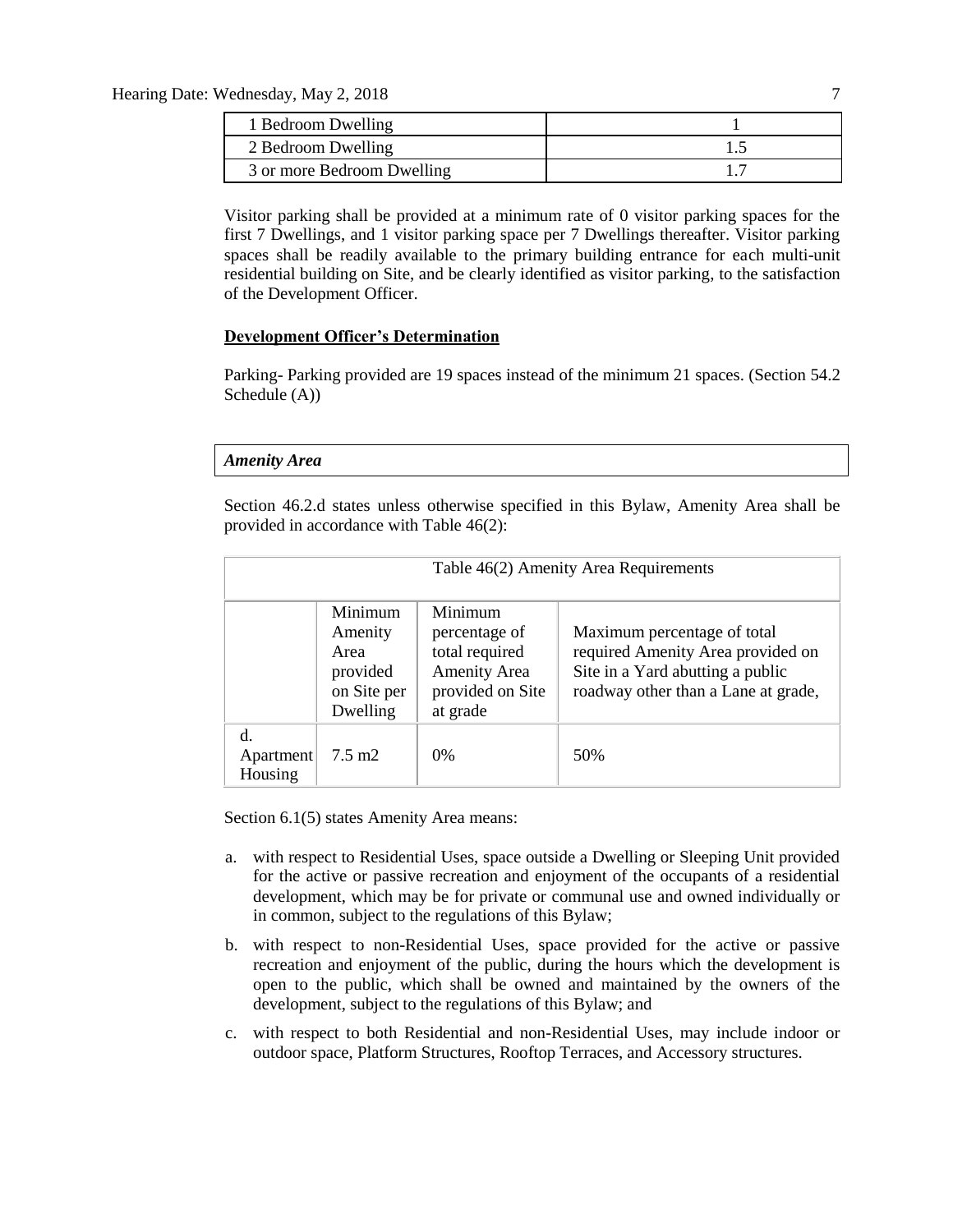# **Development Officer's Determination**

Amenity Area- Amenity Area provided for the additional Dwelling is 0 sm instead of the minimum 7.5 sm. (Section 46.2.d)

# Notice to Applicant/Appellant

Provincial legislation requires that the Subdivision and Development Appeal Board issue its official decision in writing within fifteen days of the conclusion of the hearing. Bylaw No. 11136 requires that a verbal announcement of the Board's decision shall be made at the conclusion of the hearing of an appeal, but the verbal decision is not final nor binding on the Board until the decision has been given in writing in accordance with the *Municipal Government Act*.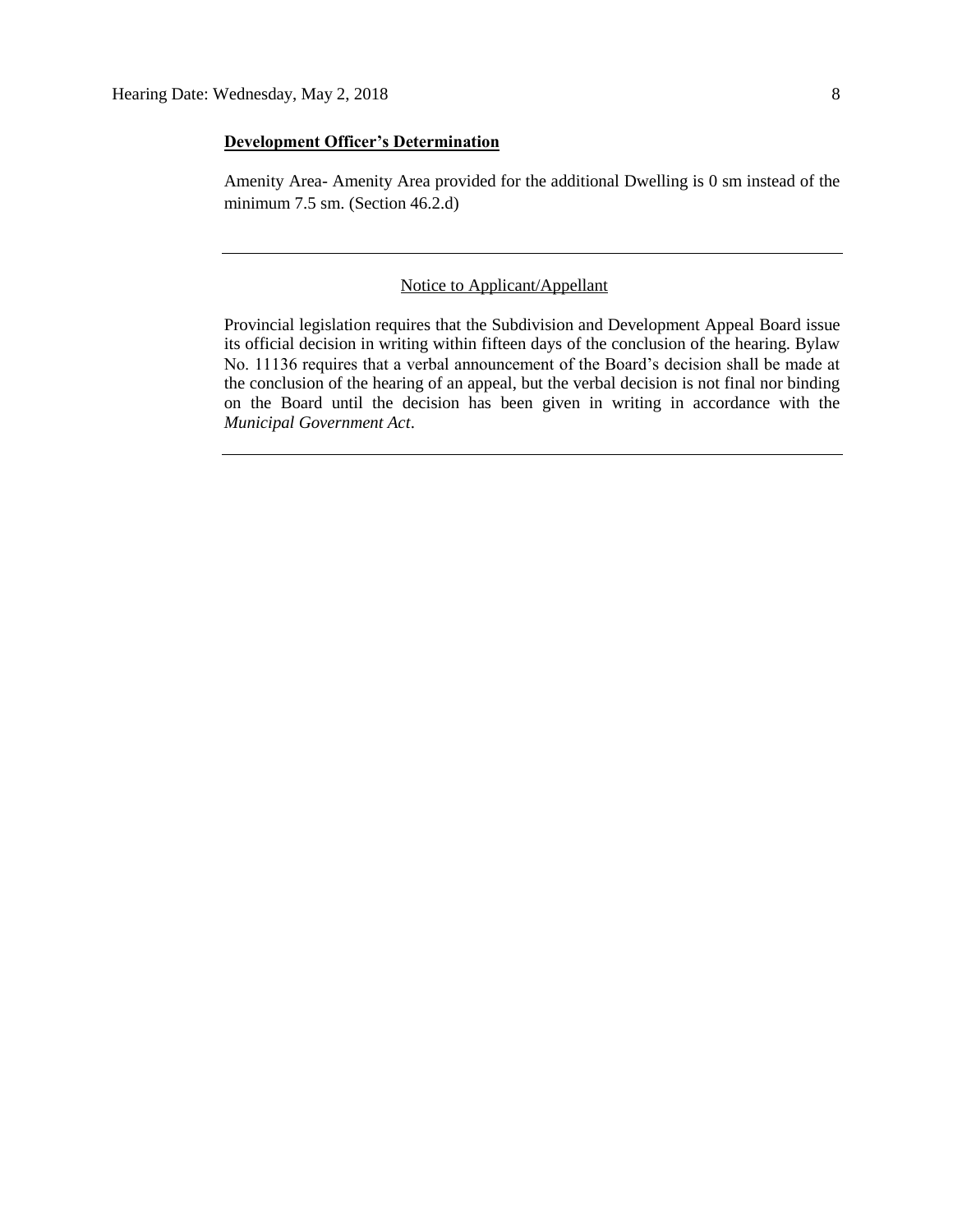| <b>monton</b>                                                                                                         |                                                                                 | <b>Application for</b>                   |                                             | Project Number: 274073139-001<br><b>Application Date:</b><br>Printed:                                                            | FEB 05, 2018<br>April 12, 2018 at 11:00 AM |  |  |
|-----------------------------------------------------------------------------------------------------------------------|---------------------------------------------------------------------------------|------------------------------------------|---------------------------------------------|----------------------------------------------------------------------------------------------------------------------------------|--------------------------------------------|--|--|
|                                                                                                                       | Page:                                                                           | 1 of 1                                   |                                             |                                                                                                                                  |                                            |  |  |
| <b>Major Development Permit</b>                                                                                       |                                                                                 |                                          |                                             |                                                                                                                                  |                                            |  |  |
| This document is a Development Permit Decision for the development application described below.                       |                                                                                 |                                          |                                             |                                                                                                                                  |                                            |  |  |
| Applicant<br>Property Address(es) and Legal Description(s)                                                            |                                                                                 |                                          |                                             |                                                                                                                                  |                                            |  |  |
| 11930 - 104 STREET NW                                                                                                 |                                                                                 |                                          |                                             |                                                                                                                                  |                                            |  |  |
|                                                                                                                       | Plan RN52 Blk 4 Lot 54                                                          |                                          |                                             |                                                                                                                                  |                                            |  |  |
| 11930 - 104 STREET NW                                                                                                 |                                                                                 |                                          |                                             |                                                                                                                                  |                                            |  |  |
| Plan RN52 Blk 4 Lot 55                                                                                                |                                                                                 |                                          |                                             |                                                                                                                                  |                                            |  |  |
|                                                                                                                       |                                                                                 |                                          | <b>Specific Address(es)</b>                 |                                                                                                                                  |                                            |  |  |
|                                                                                                                       |                                                                                 | Suite:                                   |                                             | 4, 11930 - 104 STREET NW                                                                                                         |                                            |  |  |
|                                                                                                                       |                                                                                 |                                          | Entryway: 11930 - 104 STREET NW             |                                                                                                                                  |                                            |  |  |
|                                                                                                                       |                                                                                 |                                          | Building: 11930 - 104 STREET NW             |                                                                                                                                  |                                            |  |  |
| <b>Scope of Application</b>                                                                                           |                                                                                 |                                          |                                             |                                                                                                                                  |                                            |  |  |
| To add 1 Dwelling to an existing 17 Dwellings of Apartment Housing (18 Dwellings in total), existing without permits. |                                                                                 |                                          |                                             |                                                                                                                                  |                                            |  |  |
| <b>Permit Details</b>                                                                                                 |                                                                                 |                                          |                                             |                                                                                                                                  |                                            |  |  |
| Class of Permit:                                                                                                      |                                                                                 |                                          | Contact Person:                             |                                                                                                                                  |                                            |  |  |
| Gross Floor Area (sq.m.):                                                                                             |                                                                                 |                                          | Lot Grading Needed?: N                      |                                                                                                                                  |                                            |  |  |
| New Sewer Service Required: Y                                                                                         |                                                                                 |                                          | NumberOfMainFloorDwellings:                 |                                                                                                                                  |                                            |  |  |
| Site Area (sq. m.): 696.96                                                                                            |                                                                                 |                                          | Stat. Plan Overlay/Annex Area: Medium Scale |                                                                                                                                  |                                            |  |  |
|                                                                                                                       |                                                                                 |                                          | Residential Infill Overlay                  |                                                                                                                                  |                                            |  |  |
| I/We certify that the above noted details are correct.                                                                |                                                                                 |                                          |                                             |                                                                                                                                  |                                            |  |  |
| Applicant signature:                                                                                                  |                                                                                 |                                          |                                             |                                                                                                                                  |                                            |  |  |
| <b>Development Application Decision</b>                                                                               |                                                                                 |                                          |                                             |                                                                                                                                  |                                            |  |  |
| Refused                                                                                                               |                                                                                 |                                          |                                             |                                                                                                                                  |                                            |  |  |
| <b>Reason for Refusal</b>                                                                                             |                                                                                 |                                          |                                             |                                                                                                                                  |                                            |  |  |
| Density-Density is 129.12 Dwellings/ha instead of the maximum 125 Dwellings/ha. (Section 210.4.2)                     |                                                                                 |                                          |                                             |                                                                                                                                  |                                            |  |  |
|                                                                                                                       | There shall be no variance from maximum Density regulations. (Section 11.3.1.b) |                                          |                                             |                                                                                                                                  |                                            |  |  |
|                                                                                                                       |                                                                                 |                                          |                                             |                                                                                                                                  |                                            |  |  |
| Parking-Parking provided are 19 spaces instead of the minimum 21 spaces. (Section 54.2 Schedule (A))                  |                                                                                 |                                          |                                             |                                                                                                                                  |                                            |  |  |
|                                                                                                                       |                                                                                 |                                          |                                             | Amenity Area-Amenity Area provided for the additional Dwelling is 0 sm instead of the minimum 7.5 sm. (Section 46.2.d)           |                                            |  |  |
| <b>Rights of Appeal</b>                                                                                               |                                                                                 |                                          |                                             |                                                                                                                                  |                                            |  |  |
|                                                                                                                       |                                                                                 |                                          |                                             | The Applicant has the right of appeal within 14 days of receiving notice of the Development Application Decision, as outlined in |                                            |  |  |
| Chapter 24, Section 683 through 689 of the Municipal Government Amendment Act.                                        |                                                                                 |                                          |                                             |                                                                                                                                  |                                            |  |  |
|                                                                                                                       |                                                                                 |                                          |                                             |                                                                                                                                  |                                            |  |  |
|                                                                                                                       |                                                                                 |                                          |                                             |                                                                                                                                  |                                            |  |  |
| Issue Date: Mar 29, 2018                                                                                              |                                                                                 | Development Authority: ANGELES, JOSELITO |                                             | Signature:                                                                                                                       |                                            |  |  |
| Fees                                                                                                                  |                                                                                 |                                          |                                             |                                                                                                                                  |                                            |  |  |
|                                                                                                                       | <b>Fee Amount</b>                                                               | <b>Amount Paid</b>                       | Receipt#                                    | <b>Date Paid</b>                                                                                                                 |                                            |  |  |
| Major Dev. Application Fee                                                                                            | \$277.00                                                                        | \$277.00                                 | 04782947                                    | Feb 05, 2018                                                                                                                     |                                            |  |  |
| Sanitary Sewer Trunk Fund 2012+                                                                                       | \$1,163.00                                                                      |                                          |                                             |                                                                                                                                  |                                            |  |  |
| <b>Total GST Amount:</b>                                                                                              | \$0.00                                                                          |                                          |                                             |                                                                                                                                  |                                            |  |  |
| <b>Totals for Permit:</b>                                                                                             | \$1,440.00                                                                      | \$277.00                                 |                                             |                                                                                                                                  |                                            |  |  |
| $(§1,163.00$ outstanding)                                                                                             |                                                                                 |                                          |                                             |                                                                                                                                  |                                            |  |  |
|                                                                                                                       |                                                                                 | THIS IS NOT A PERMIT                     |                                             |                                                                                                                                  |                                            |  |  |
|                                                                                                                       |                                                                                 |                                          |                                             |                                                                                                                                  |                                            |  |  |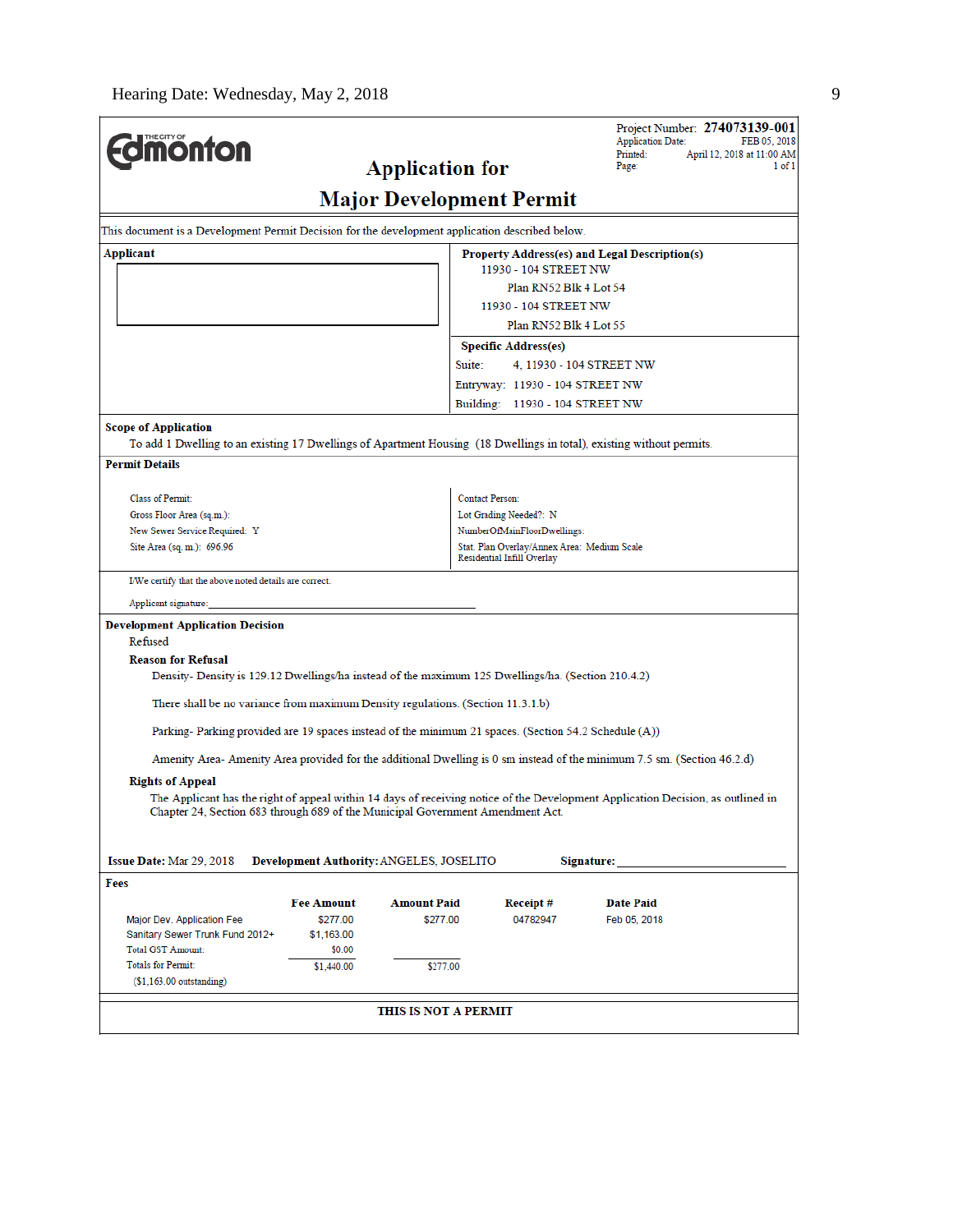

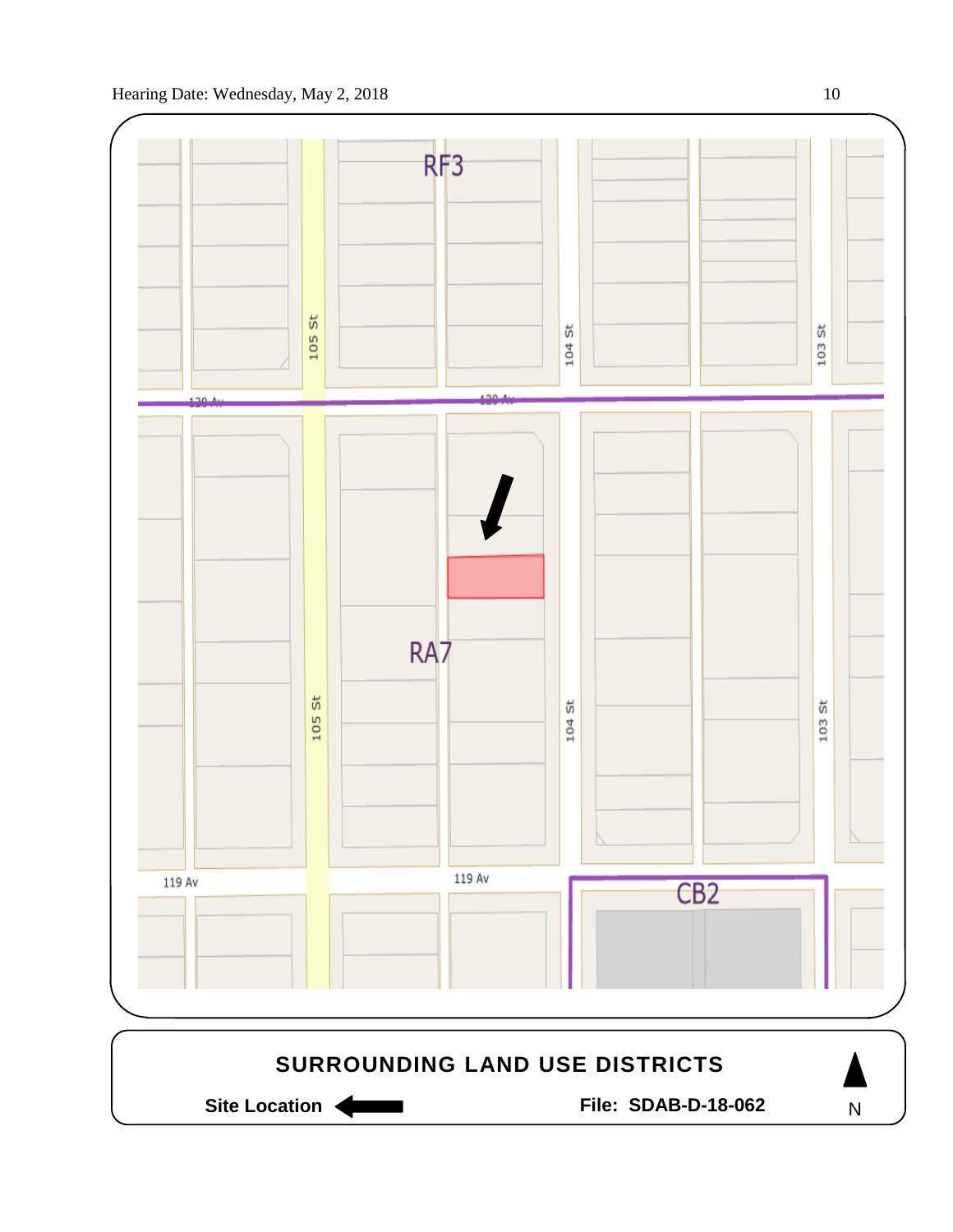### ITEM II: 10:30 A.M. FILE: SDAB-D-18-063

# AN APPEAL FROM THE DECISION OF THE DEVELOPMENT OFFICER BY AN ADJACENT PROPERTY OWNER

# APPELLANT:

APPLICATION NO.: 272407752-001

APPLICATION TO: Operate a Professional, Financial and Office Support Service Use, and to construct exterior and interior alterations (McMan Youth Family & Community Services)

# DECISION OF THE DEVELOPMENT AUTHORITY: Approved with Variances DECISION DATE: March 8, 2018

DATE OF APPEAL: April 4, 2018

NOTIFICATION PERIOD: March 15, 2018 through April 5, 2018

MUNICIPAL DESCRIPTION OF SUBJECT PROPERTY: 10949 - 120 Street NW

OVERLAY: N/A

RESPONDENT: Wilson Architects Ltd.

LEGAL DESCRIPTION: Plan 3256HW Blk 19 Lot D

ZONE: IB Industrial Business Zone

STATUTORY PLAN: Central McDougall / Queen Mary Park Area Redevelopment Plan

# *Grounds for Appeal*

The Appellant provided the following reasons for appealing the decision of the Development Authority:

> The parking variance from required 93 to 71 (22 stall difference) causes a concern for Queen Mary Park. There are ongoing parking issues throughout our neighbourhood because of the cumulative effect of ongoing variances. This creates illegal parking and congestion on streets.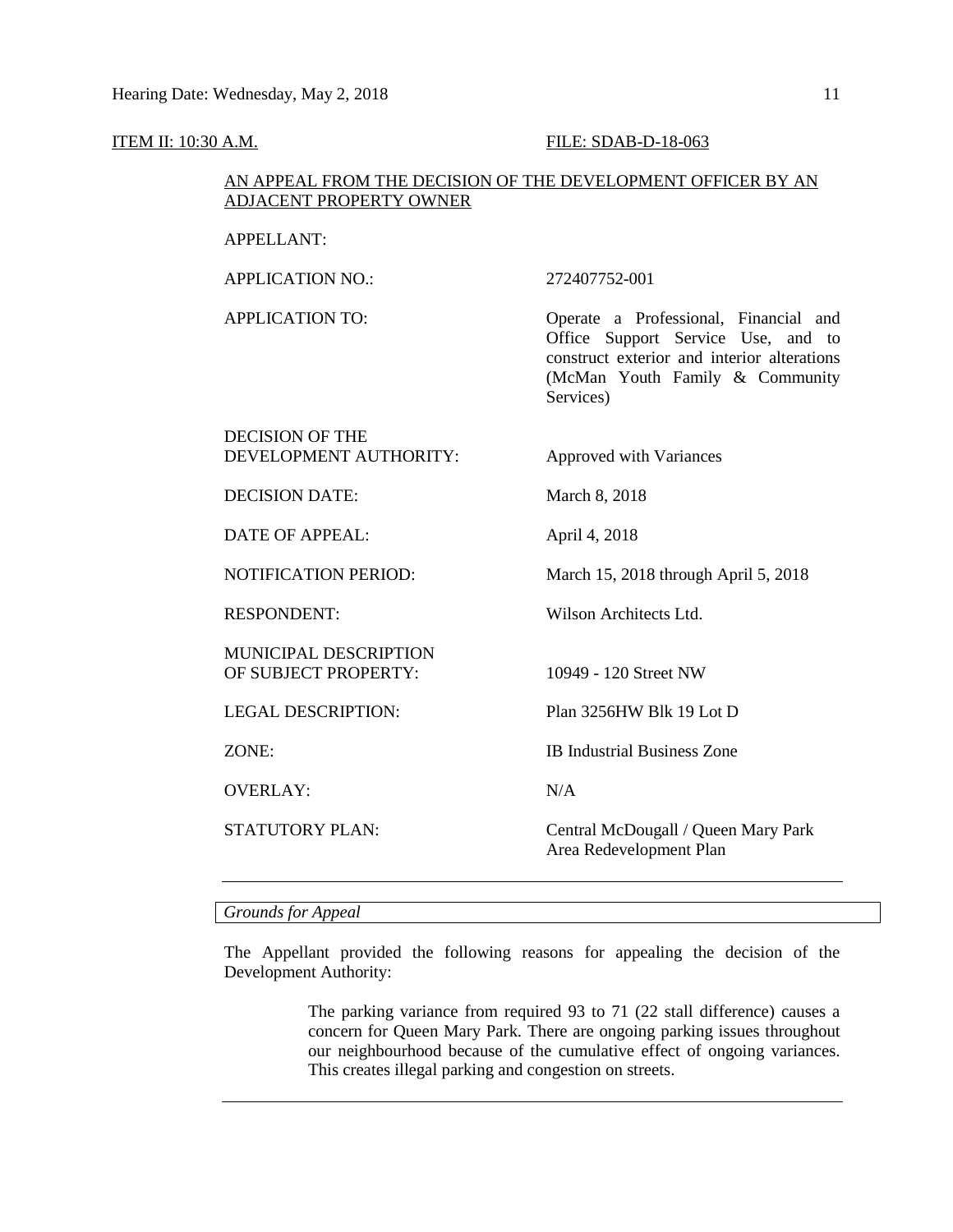### *General Matters*

# **Appeal Information:**

The *Municipal Government Act*, RSA 2000, c M-26 states the following:

# **Grounds for Appeal**

**685(1)** If a development authority

- (a) fails or refuses to issue a development permit to a person,
- (b) issues a development permit subject to conditions, or
- (c) issues an order under section 645,

the person applying for the permit or affected by the order under section 645 may appeal to the subdivision and development appeal board.

**(2)** In addition to an applicant under subsection (1), any person affected by an order, decision or development permit made or issued by a development authority may appeal to the subdivision and development appeal board.

### **Appeals**

**686(1)** A development appeal to a subdivision and development appeal board is commenced by filing a notice of the appeal, containing reasons, with the board,

- (a) in the case of an appeal made by a person referred to in section 685(1)
	- (i) with respect to an application for a development permit,
		- (A) within 21 days after the date on which the decision is made under section 642, or
		- (B) if no decision is made with respect to the application within the 40-day period, or within any extension of that period under section 684, within 21 days after the date the period or extension expires,
		- or
	- (ii) with respect to an order under section 645, within 21 days after the date on which the order is made, or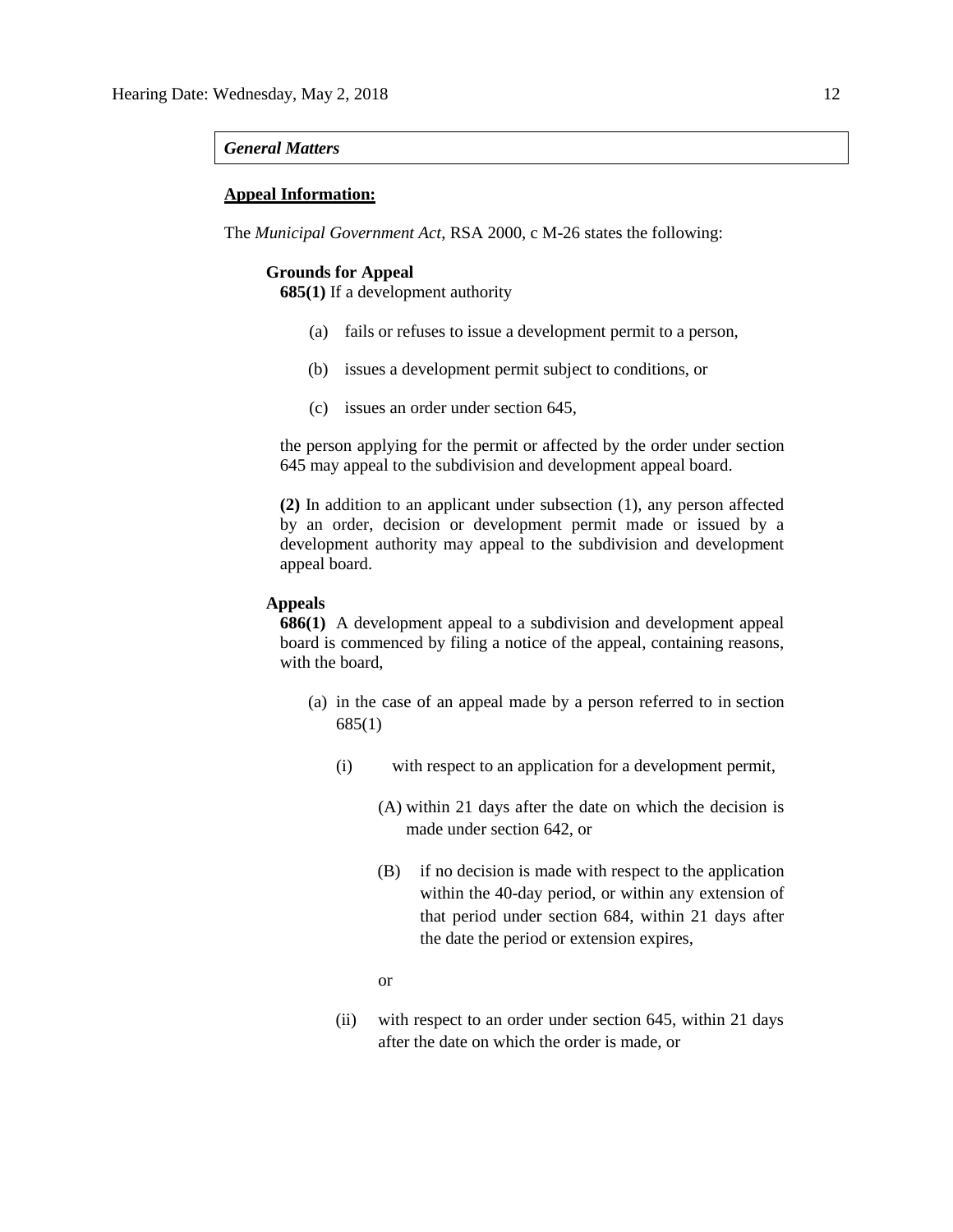(b) in the case of an appeal made by a person referred to in section 685(2), within 21 days after the date on which the notice of the issuance of the permit was given in accordance with the land use bylaw.

# **Hearing and Decision**

**687(3)** In determining an appeal, the subdivision and development appeal board

- (a.1) must comply with the land use policies;
- (a.2) subject to section 638, must comply with any applicable statutory plans;
- (a.3) subject to clause (d), must comply with any land use bylaw in effect;

…

- (c) may confirm, revoke or vary the order, decision or development permit or any condition attached to any of them or make or substitute an order, decision or permit of its own;
- (d) may make an order or decision or issue or confirm the issue of a development permit even though the proposed development does not comply with the land use bylaw if, in its opinion,
	- (i) the proposed development would not
		- (A) unduly interfere with the amenities of the neighbourhood, or
		- (B) materially interfere with or affect the use, enjoyment or value of neighbouring parcels of land,

and

(ii) the proposed development conforms with the use prescribed for that land or building in the land use bylaw.

## **General Provisions from the** *Edmonton Zoning Bylaw:*

Under Section 400.2(11) states **Professional, Financial and Office Support Services** is a Permitted Use in the **(IB) Industrial Business Zone.**

Under Section 7.2(8), **Professional, Financial and Office Support Services** means development primarily used for the provision of professional, management, administrative, consulting, and financial services, but does not include Health Services or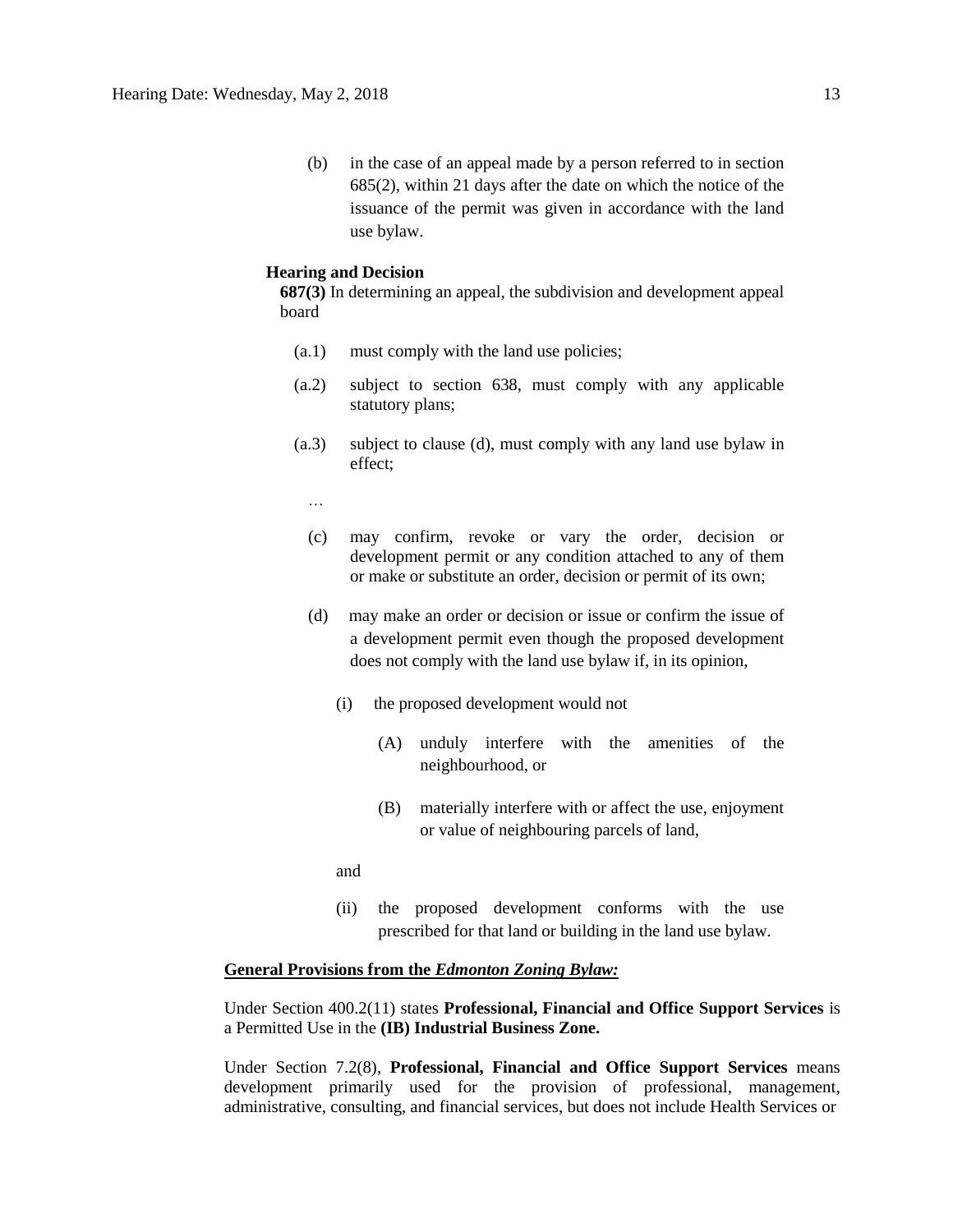Government Services. Typical Uses include: the offices of lawyers, accountants, engineers, and architects; offices for real estate and insurance firms; clerical, secretarial, employment, telephone answering, and similar office support services; and banks, credit unions, loan offices and similar financial Uses.

## *Parking*

Under Section 54.2, Schedule 1(A)(23), Professional, Financial and Office Support Services requires 1 parking space per 29.4 square metres of Floor Area.

# **Development Officer's Determination**

Parking - The site has 71 parking stalls, instead of 93 (Section 54.2 and Schedule 1)

# Notice to Applicant/Appellant

Provincial legislation requires that the Subdivision and Development Appeal Board issue its official decision in writing within fifteen days of the conclusion of the hearing. Bylaw No. 11136 requires that a verbal announcement of the Board's decision shall be made at the conclusion of the hearing of an appeal, but the verbal decision is not final nor binding on the Board until the decision has been given in writing in accordance with the *Municipal Government Act*.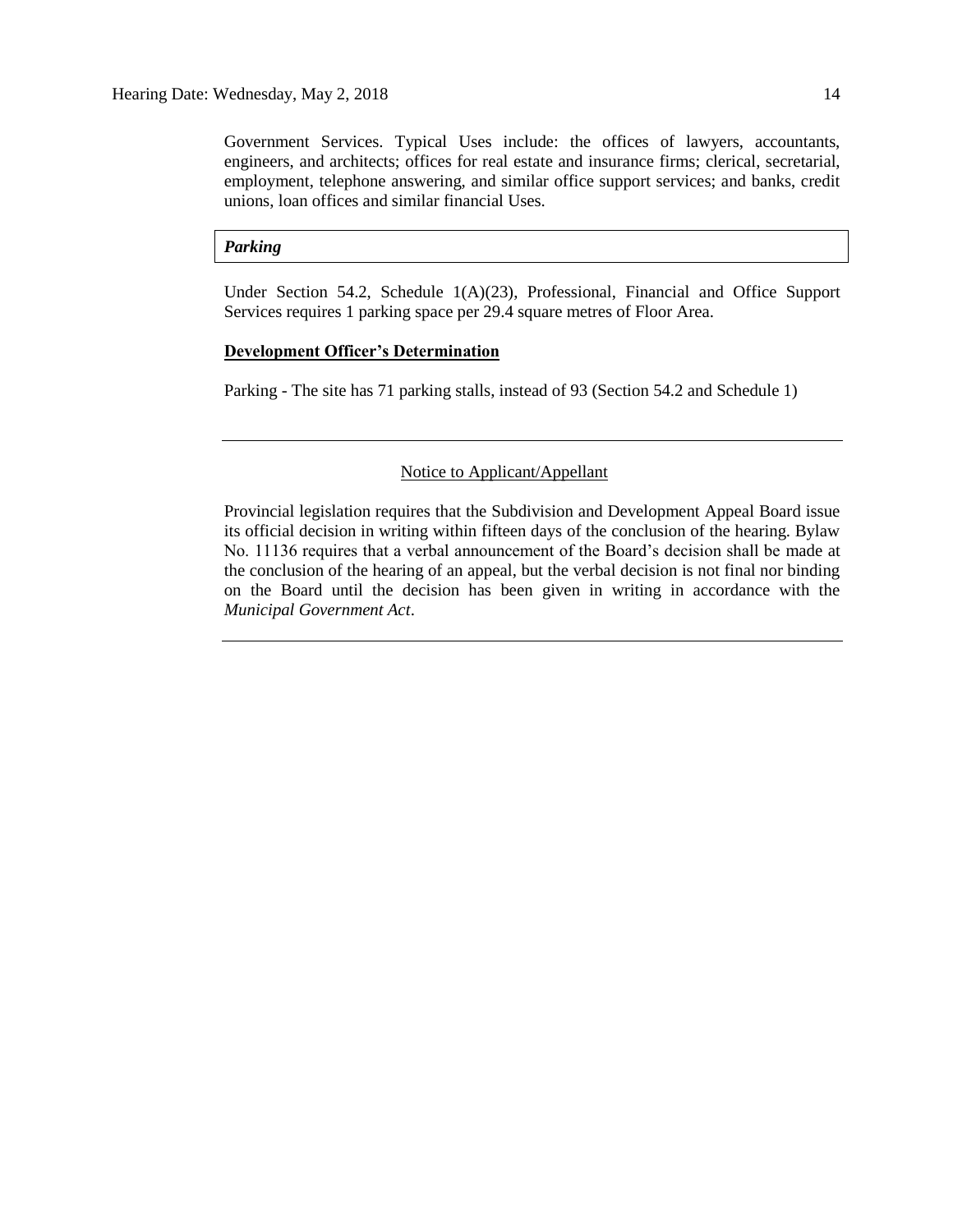| <b>Imonton</b>                                                                                                                                                                                                                               | Project Number: 272407752-001<br><b>Application Date:</b><br>JAN 16, 2018<br>Printed:<br>April 4, 2018 at 3:20 PM<br>Page:<br>1 of 2 |  |  |  |  |
|----------------------------------------------------------------------------------------------------------------------------------------------------------------------------------------------------------------------------------------------|--------------------------------------------------------------------------------------------------------------------------------------|--|--|--|--|
| <b>Major Development Permit</b>                                                                                                                                                                                                              |                                                                                                                                      |  |  |  |  |
| This document is a record of a Development Permit application, and a record of the decision for the undertaking described below, subject to<br>the limitations and conditions of this permit, of the Edmonton Zoning Bylaw 12800 as amended. |                                                                                                                                      |  |  |  |  |
| Applicant                                                                                                                                                                                                                                    | Property Address(es) and Legal Description(s)<br>10949 - 120 STREET NW<br>Plan 3256HW Blk 19 Lot D                                   |  |  |  |  |
| <b>Scope of Permit</b><br>Family & Community Services)                                                                                                                                                                                       | To operate a Professional, Financial and Office Support Service Use, and to construct exterior and interior alterations (McMan Youth |  |  |  |  |
| <b>Permit Details</b>                                                                                                                                                                                                                        |                                                                                                                                      |  |  |  |  |
| Class of Permit: Class B                                                                                                                                                                                                                     | <b>Contact Person:</b>                                                                                                               |  |  |  |  |
| Gross Floor Area (sq.m.): 2713                                                                                                                                                                                                               | Lot Grading Needed?: N                                                                                                               |  |  |  |  |
| New Sewer Service Required: N                                                                                                                                                                                                                | NumberOfMainFloorDwellings:                                                                                                          |  |  |  |  |
| Site Area (sq. m.):                                                                                                                                                                                                                          | Stat. Plan Overlay/Annex Area: (none)                                                                                                |  |  |  |  |
| I/We certify that the above noted details are correct.                                                                                                                                                                                       |                                                                                                                                      |  |  |  |  |
| Applicant signature:                                                                                                                                                                                                                         |                                                                                                                                      |  |  |  |  |
| <b>Development Permit Decision</b><br>Approved                                                                                                                                                                                               |                                                                                                                                      |  |  |  |  |
|                                                                                                                                                                                                                                              |                                                                                                                                      |  |  |  |  |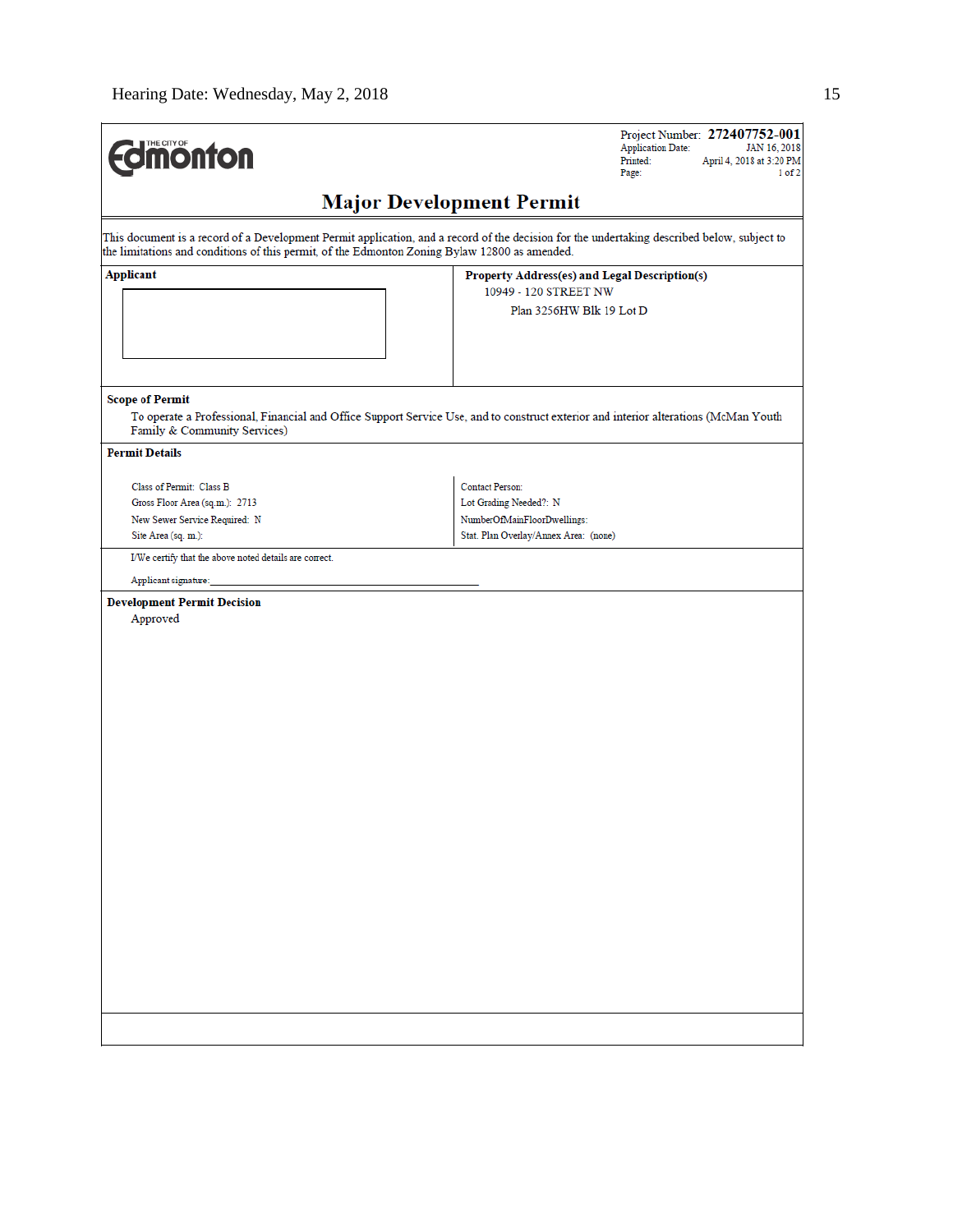| THE CITY OF<br><b>ionton</b>                                                                                                                                                                                                                                                                                                                                                                                                                 |                                                                                                                                                                                                                                                                                                                                                                                                                                                                                                                                                                                |                                |                      | <b>Application Date:</b><br>Printed:<br>Page: | Project Number: 272407752-001<br>JAN 16, 2018<br>April 4, 2018 at 3:20 PM<br>$2$ of $2$ |  |  |
|----------------------------------------------------------------------------------------------------------------------------------------------------------------------------------------------------------------------------------------------------------------------------------------------------------------------------------------------------------------------------------------------------------------------------------------------|--------------------------------------------------------------------------------------------------------------------------------------------------------------------------------------------------------------------------------------------------------------------------------------------------------------------------------------------------------------------------------------------------------------------------------------------------------------------------------------------------------------------------------------------------------------------------------|--------------------------------|----------------------|-----------------------------------------------|-----------------------------------------------------------------------------------------|--|--|
| <b>Major Development Permit</b>                                                                                                                                                                                                                                                                                                                                                                                                              |                                                                                                                                                                                                                                                                                                                                                                                                                                                                                                                                                                                |                                |                      |                                               |                                                                                         |  |  |
| <b>Subject to the Following Conditions</b><br>1) The development shall comply with the General Performance Standards of the IB Zone (Section 57)                                                                                                                                                                                                                                                                                             |                                                                                                                                                                                                                                                                                                                                                                                                                                                                                                                                                                                |                                |                      |                                               |                                                                                         |  |  |
|                                                                                                                                                                                                                                                                                                                                                                                                                                              | 2) Any outdoor lighting for any development shall be located and arranged so that no direct rays of light are directed at any<br>adjoining properties, or interfere with the effectiveness of any traffic control devices. (Reference Section 51)                                                                                                                                                                                                                                                                                                                              |                                |                      |                                               |                                                                                         |  |  |
|                                                                                                                                                                                                                                                                                                                                                                                                                                              | 3) The Owner/Applicant shall ensure that there is adequate signage to ensure that all required parking and loading facilities are only<br>be used for the purpose of accommodating the vehicles of clients, customers, employees, members, residents or visitors in<br>connection with the building or Use for which the parking and loading facilities are provided, and the parking and loading facilities<br>shall not be used for driveways, access or egress, commercial repair work, display, sale or storage of goods of any kind. (Section<br>54.1.1.c) (Section 15.3) |                                |                      |                                               |                                                                                         |  |  |
| <b>NOTES:</b>                                                                                                                                                                                                                                                                                                                                                                                                                                |                                                                                                                                                                                                                                                                                                                                                                                                                                                                                                                                                                                |                                |                      |                                               |                                                                                         |  |  |
| 1) This Development Permit is not a Business Licence. A separate application must be made for a Business Licence.                                                                                                                                                                                                                                                                                                                            |                                                                                                                                                                                                                                                                                                                                                                                                                                                                                                                                                                                |                                |                      |                                               |                                                                                         |  |  |
| 2) Signs require separate Development Applications.                                                                                                                                                                                                                                                                                                                                                                                          |                                                                                                                                                                                                                                                                                                                                                                                                                                                                                                                                                                                |                                |                      |                                               |                                                                                         |  |  |
| information                                                                                                                                                                                                                                                                                                                                                                                                                                  | 3) A Building Permit is Required for any construction or change in use of a building. For a building permit, and prior to the Plans<br>Examination review, you require construction drawings and the payment of fees. Please contact the 311 Call Centre for further                                                                                                                                                                                                                                                                                                           |                                |                      |                                               |                                                                                         |  |  |
|                                                                                                                                                                                                                                                                                                                                                                                                                                              | 4) The City of Edmonton does not conduct independent environmental checks of land within the City. If you are concerned about<br>the suitability of this property for any purpose, you should conduct your own tests and reviews. The City of Edmonton, in issuing<br>this Development Permit, makes no representations and offers no warranties as to the suitability of the property for any purpose or<br>as to the presence or absence of any environmental contaminants on the property.                                                                                  |                                |                      |                                               |                                                                                         |  |  |
| 5) An approved Development Permit means that the proposed development has been reviewed only against the provisions of the<br>Edmonton Zoning Bylaw. It does not remove obligations to conform with other legislation, bylaws or land title instruments such as<br>the Municipal Government Act, the ERCB Directive 079, the Edmonton Safety Codes Permit Bylaw or any caveats, covenants or<br>easements that might be attached to the Site |                                                                                                                                                                                                                                                                                                                                                                                                                                                                                                                                                                                |                                |                      |                                               |                                                                                         |  |  |
| 6) Subject to the right of appeal the permit is NOT VALID until the required Notification Period expires (date noted below in<br>accordance with Section 21.1 and 17.1)                                                                                                                                                                                                                                                                      |                                                                                                                                                                                                                                                                                                                                                                                                                                                                                                                                                                                |                                |                      |                                               |                                                                                         |  |  |
| <b>Variances</b><br>Parking - The site has 71 parking stalls, instead of 93 (Section 54.2 and Schedule 1)                                                                                                                                                                                                                                                                                                                                    |                                                                                                                                                                                                                                                                                                                                                                                                                                                                                                                                                                                |                                |                      |                                               |                                                                                         |  |  |
| <b>Rights of Appeal</b>                                                                                                                                                                                                                                                                                                                                                                                                                      |                                                                                                                                                                                                                                                                                                                                                                                                                                                                                                                                                                                |                                |                      |                                               |                                                                                         |  |  |
| This approval is subject to the right of appeal as outlined in Chapter 24, Section 683 through 689 of the Municipal Government<br>Amendment Act                                                                                                                                                                                                                                                                                              |                                                                                                                                                                                                                                                                                                                                                                                                                                                                                                                                                                                |                                |                      |                                               |                                                                                         |  |  |
| Issue Date: Mar 08, 2018<br>Development Authority: BUCCINO, SAMANTHA<br>Signature:<br><b>Notice Period Begins:</b> Mar 15, 2018<br><b>Ends:</b> Apr 05, 2018                                                                                                                                                                                                                                                                                 |                                                                                                                                                                                                                                                                                                                                                                                                                                                                                                                                                                                |                                |                      |                                               |                                                                                         |  |  |
| Fees                                                                                                                                                                                                                                                                                                                                                                                                                                         |                                                                                                                                                                                                                                                                                                                                                                                                                                                                                                                                                                                |                                |                      |                                               |                                                                                         |  |  |
| Major Dev. Application Fee                                                                                                                                                                                                                                                                                                                                                                                                                   | <b>Fee Amount</b><br>\$362.00                                                                                                                                                                                                                                                                                                                                                                                                                                                                                                                                                  | <b>Amount Paid</b><br>\$362.00 | Receipt#<br>04744684 | Date Paid<br>Jan 16, 2018                     |                                                                                         |  |  |
| <b>Total GST Amount:</b>                                                                                                                                                                                                                                                                                                                                                                                                                     | \$0.00                                                                                                                                                                                                                                                                                                                                                                                                                                                                                                                                                                         |                                |                      |                                               |                                                                                         |  |  |
| <b>Totals for Permit:</b>                                                                                                                                                                                                                                                                                                                                                                                                                    | \$362.00                                                                                                                                                                                                                                                                                                                                                                                                                                                                                                                                                                       | \$362.00                       |                      |                                               |                                                                                         |  |  |
|                                                                                                                                                                                                                                                                                                                                                                                                                                              |                                                                                                                                                                                                                                                                                                                                                                                                                                                                                                                                                                                |                                |                      |                                               |                                                                                         |  |  |
|                                                                                                                                                                                                                                                                                                                                                                                                                                              |                                                                                                                                                                                                                                                                                                                                                                                                                                                                                                                                                                                |                                |                      |                                               |                                                                                         |  |  |